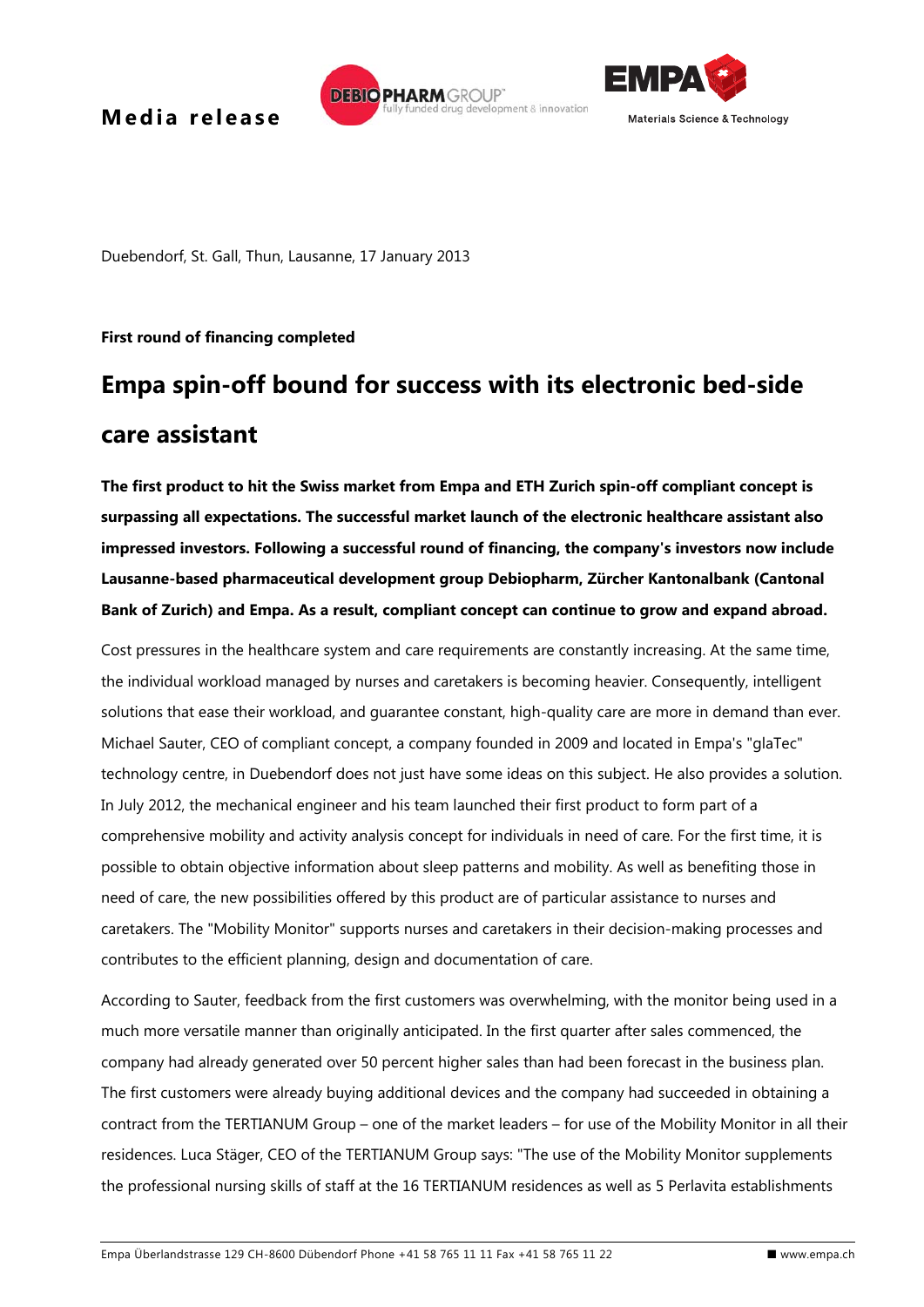and provides our guests requiring nursing care with individually tailored safety and quality." From the beginning of 2013, the Mobility Monitor will also be distributed in Germany and Sauter reports that discussions are already being held with partners in other countries.

#### **First round of financing successfully completed**

Both the idea and the product have convinced investors. Sauter recently completed the first round of financing. Now, he not only has the support of various private investors, but is also backed by institutional investors – Lausanne-based pharmaceutical development group Debiopharm, Zürcher Kantonalbank (Cantonal Bank of Zurich) and Empa, the Swiss Federal Laboratories for Materials Science and Technology.

"I am delighted with the excellent investment structure. We now benefit not only from the capital these investors are providing, but also from their expertise and huge networks", comments Sauter. Thierry Mauvernay, Debiopharm Group's Delegate of the Board adds: "The start-up spirit is greatly valued by Debiopharm. We want to foster and sustain it by supporting other entrepreneurs over the long term. compliant concept corresponds to our idea of the medicine for the future, where prevention reduces healthcare costs as well as the suffering of the most fragile patients." The newly injected capital will enable compliant concept to grow further and expand into other countries.

#### **How the Mobility Monitor works**

A monitor is attached to the bed, beneath the mattress, and connected both to a display device at the edge of the bed and to a call light system. In a contactless manner, i.e. without touching the body, the monitor records and analyses the patient's minutest movements, evaluates these and displays the measured values on a small screen at the end of the bed. The computer evaluation also allows staff to efficiently plan and document further care. As the "electronic assistant" is also highly suitable for recording sleep patterns and it supports medication dosage verification, it is used not only in nursing homes and hospitals, but also in rehabilitation clinics.

# **Further information**

Jürg Schmid, compliant concept, Phone +41 44 552 15 52, juerg.schmid@compliant-concept.ch Alexandre Peyraud, Debiopharm Group™, Private Equity Manager, Phone +41 21 331 29 30, privateequity@debiomanagement.com

# **Editor / Media contact**

Martina Peter, Empa, Communications, Phone +41 58 765 49 87, redaktion@empa.ch Béatrice Hirt, Debiopharm Group™, Communication Coordinator, Phone +41 21 321 01 11, bhirt@debiopharm.com